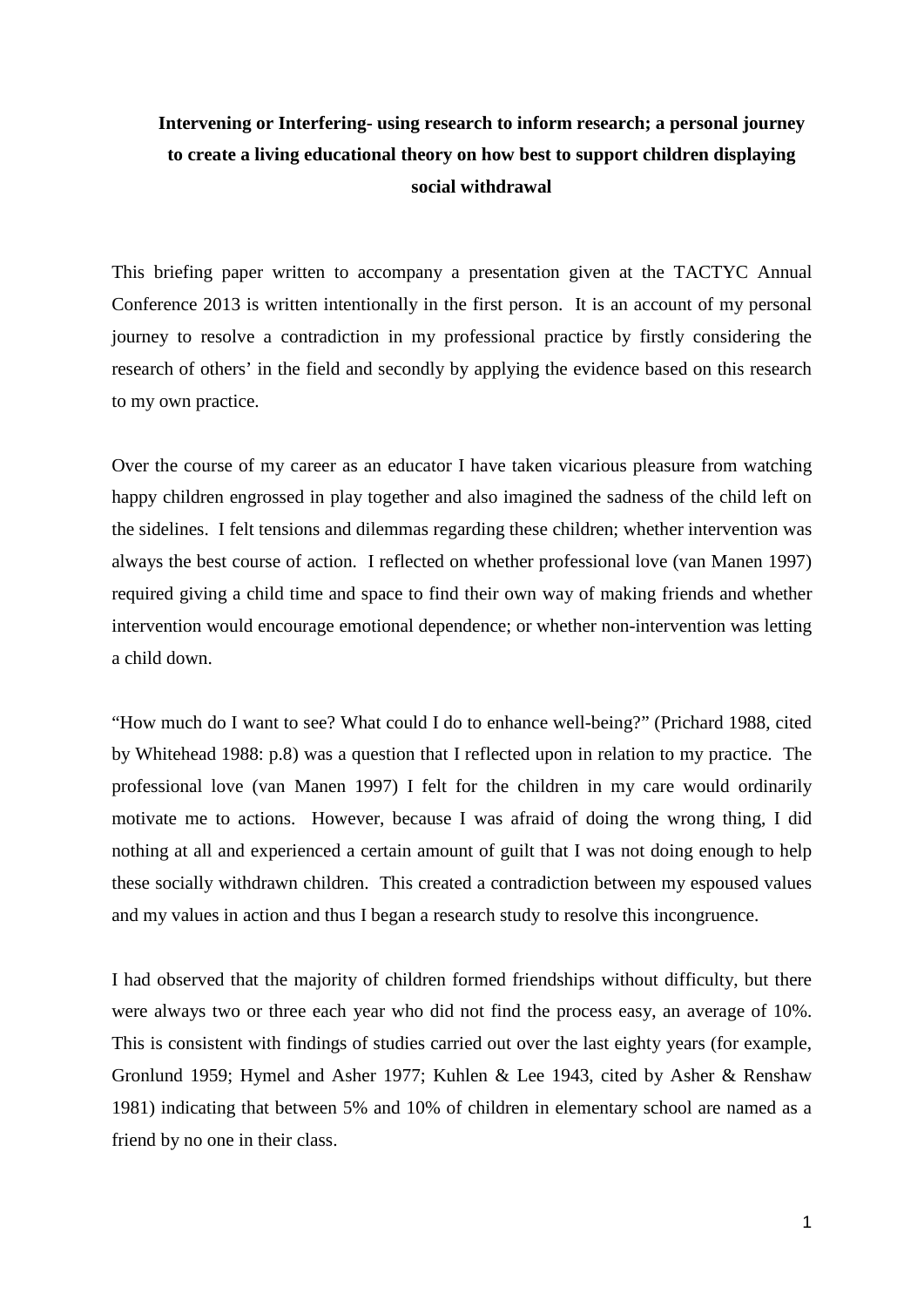Rubin (1982) was the first to distinguish between two types of solitary behaviour that children might display. These were categorised in Coplan et al (1994) as:

- **1) Solitary passive (p.130).** These children were object focussed or interested in playing almost exclusively with construction toys. This behaviour is positively reinforced by teachers, parents and peers in *early* childhood, but was found to result in peer rejection by *mid-late* childhood.
- **2) Solitary active (p.130).** It was observed that this type of play reflected psychological immaturity and impulsivity, perhaps resulting in aggression towards other children. It was characterised by repeated sensorimotor actions with or without objects and /or non-social dramatic play. This category was correlated with peer rejection from as early as the preschool years.

Coplan et al (1994), citing Aspengerpf (1991) added a third group of observed solitary behaviour in children:

**3) Reticent (p.130).** This behaviour was typified by long periods of watching other children without any accompanying play and being unoccupied. The behaviour remained constant in both novel and familiar situations. Aspendorpf found that reticent behaviour merged over time with solitary passive behaviour.

Harrist et al (1997) added a fourth category to add to the previous clusters found in earlier studies:

**4) Sad / depressed (p.289).** These were children who were described by their teachers as "self-isolating, timid and immature" (p. 289).

This typology confirmed my observations regarding the existence of social withdrawal. My next step was to use the literature to inform my actions regarding how best to help these children. The debate was equally balanced, with many factors to reflect upon on each side of the debate. However, for brevity I will outline just three of these factors, beginning with the reasons why intervention is not a suitable course of action, followed by the counterargument as to why intervention is justified.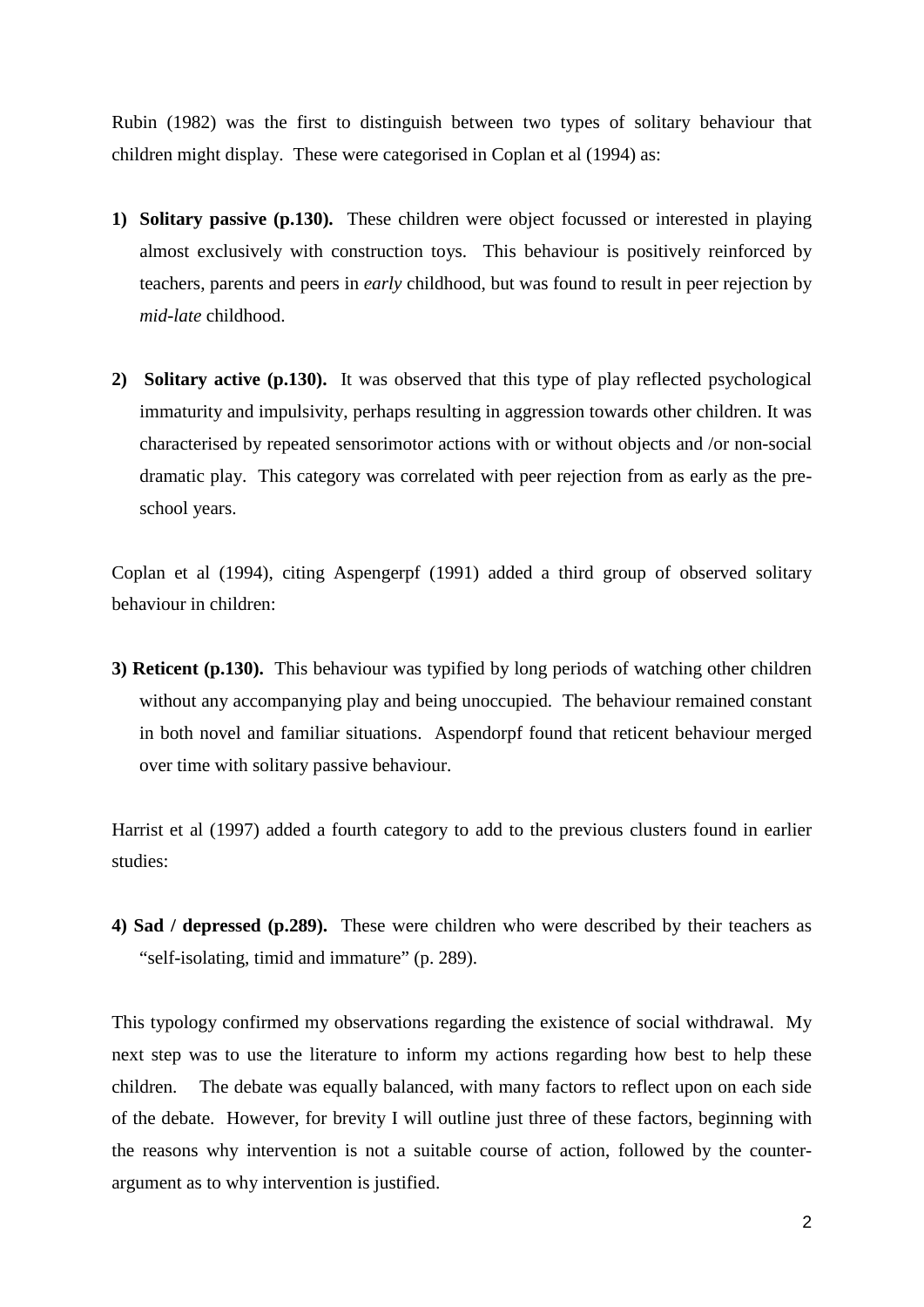The first argument cautions that, although there are many reported benefits to living and associating with others, (Baumeister & Leary 1995; Hill 1987, cited by Leary, Herbst & McCrary 2002), when children become adults they will spend much of their time alone (Larson 1990, cited by Leary, Herbst & McCrary 2002). Additionally, research suggests that being able to comfortably spend time away from other people predicts life satisfaction and psychological well-being (Hills & Argyle 2000). When considering intervening to improve the social skills of children, it could be argued that in doing so they are not being prepared adequately for adulthood when the ability to be happy in one's own company is as important for well-being as being able to get along with other people.

Leary, Herbst and McCrary (2002) report additional benefits to being alone. Many scientific, creative or spiritual insights occur when people are on their own (Storr 1988; Suefield 1982, cited by Leary, Herbst & McCrary 2000). These observations concur with those of Allen (1981) who asks:

"*Will the work of psychologists who attempt to increase the popularity of the unpopular child result in depriving the world of valuable creative contributions? I must confess that I am sceptical about my scepticism. At the same time, it might be wise to pause before initiating any program of behavioural change to examine thoroughly the possibilities for negative consequences being produced even from the best of intentions."* (p. 201).

It is doubtful, however, that if children are lonely and miserable at school that they will console themselves with the thought that, by being accustomed to solitude, they might make a scientific discovery in the future. Children who are unhappy at school are less likely to fully absorb all the learning offered, which leads to lower levels of performance (Ladd 1990). This is an important counter argument in the case for non-intervention.

The second argument cautioning against intervention is that it is unnecessary. Coplan et al. (2004), concluded that social disinterest in early childhood correlated positively with a higher attention span and less negative emotionality. Jennings (1975, cited by Coplan 2004) speculated that unsociable children might merely possess object as opposed to peopleoriented personalities.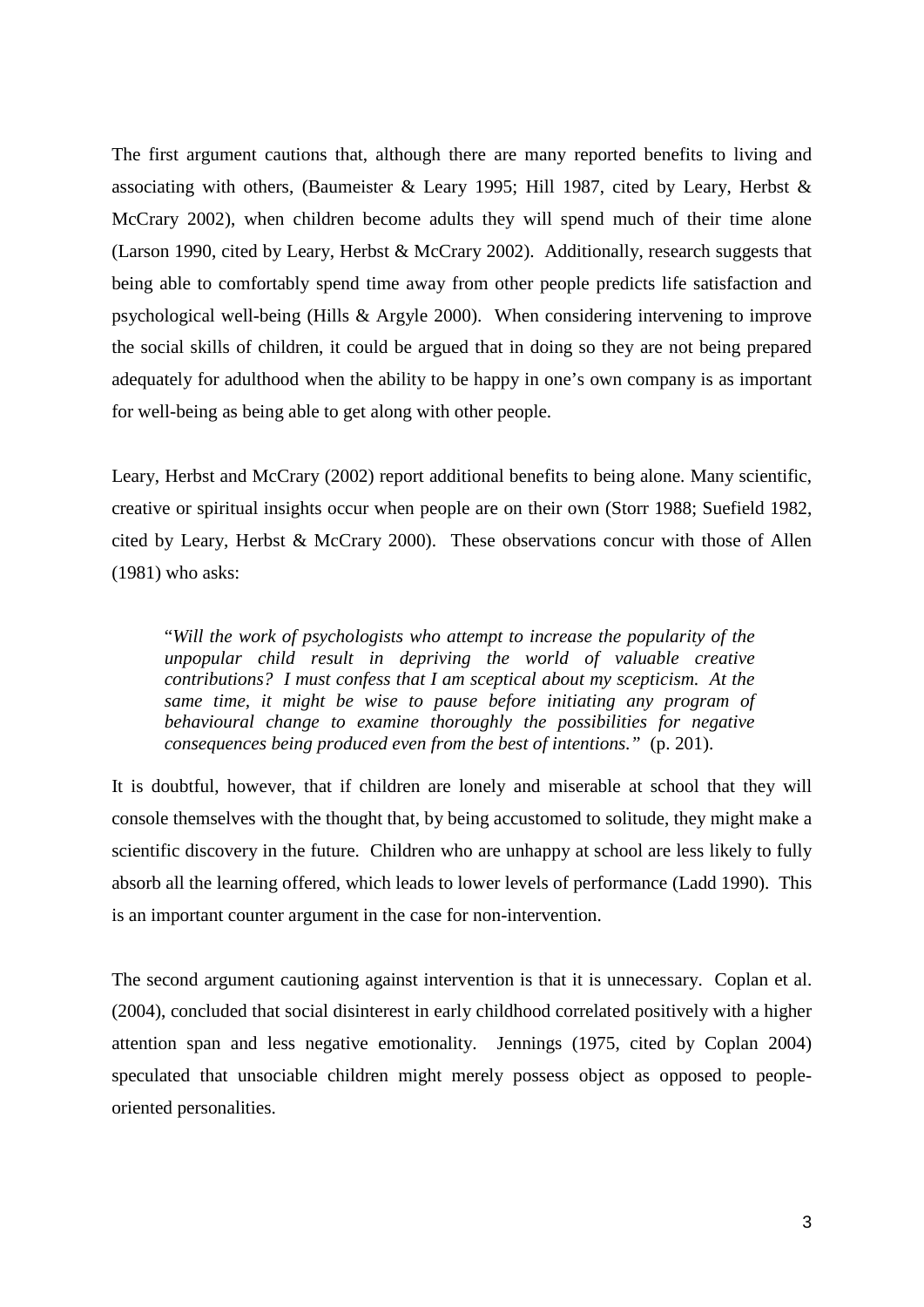However, this observation required qualification. Although the children studied did not appear anxious about themselves or their abilities, their social disinterest was found to negatively correlate with peer exclusion, leading Coplan (2004) to suggest that there may be a cost associated with preference for solitude in early childhood, particularly in the sphere of peer relationships; another reason to consider intervention.

The final argument for caution is that the school environment only partly influences a child's disposition towards sociability. Zsolnai (2002) drawing from Tunstall (1994) identified three groups that significantly influence the formation of social competence. The first originated from the personality of the child; the family denoted the second influence, and the school environment produced the third. The most overwhelming influence on the development of social competence for all these factors was the family. In order to permanently change the social behaviour of children, the parents would also have to be given social skills training. Whilst there might be a need for this training, (Allen 1981), it would be a courageous educator who would attempt such a task.

It was this recognition that the family has more effect on children than school that concerned me the most, as I was not in a position to directly influence behaviour in children's homes. I reflected upon whether any intervention could claim to have positive results due to my actions when so many of the influences upon children were out of my control. However, after reflection, I realised that pre-school settings give children a unique opportunity to socially interact and make friends with other children and is an ideal environment to learn social skills such as sharing, empathy, communicating and socialising through play before starting school (Smith 2002).

Although any pre-school setting or school cannot negate the influence of the home environment, I concluded that I was in a unique position to help children to learn social skills and thus was morally justified in proceeding to apply the most effective ways of assisting the children at pre-school to gain social skills; effectively attempting to change their personalities to give a better chance of success in later life.

Having reached this conclusion I paused to reflect on what I hoped to achieve from my research. The issue was twofold; firstly how my own professional practice could be enhanced so that I could act drawing upon my combined critically reflective practice and new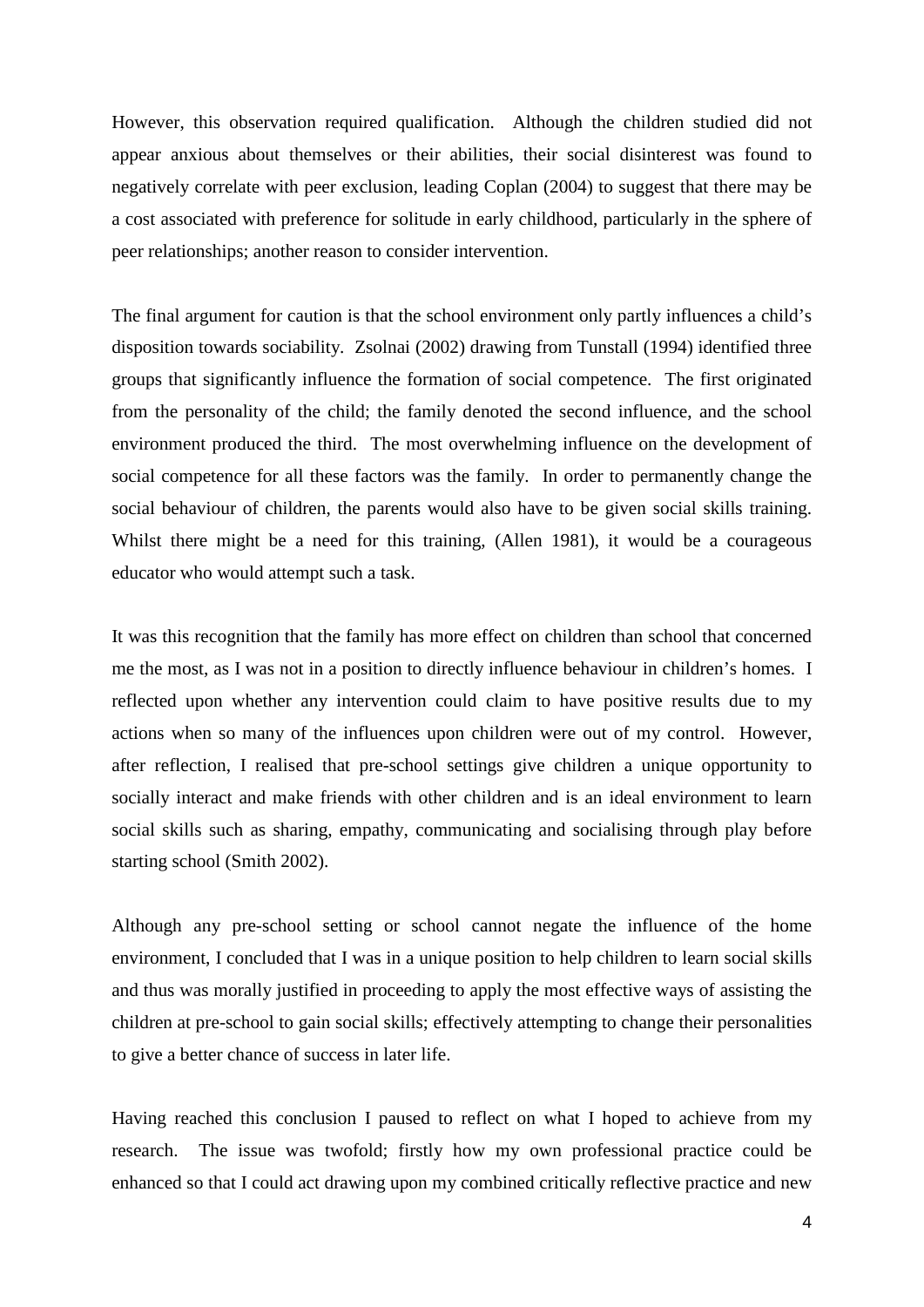theoretical knowledge; and how I could facilitate opportunities for positive social interactions between the children, thus resolving the contradiction of my values in action. Without reflecting upon my own learning throughout the process, enabling new understanding to improve my practice in the future, the research would potentially become just a work placed project, and its value would be diminished.

Choosing a suitable methodology for this process was the next step. Action research is often considered appropriate for those who want to carry out research in their own setting (Cunningham 1995, cited by Biggam 2008) and therefore, this strategy was one to which I gave deliberation. Action research follows an established iterative pattern whereby data is collected, analysed, more data is collected and so forth until a permanent solution is found (Mac Naughton & Hughes 2009).

This iterative pattern has the advantage of allowing the practitioner to demonstrate reflective practice (Mac Naughton & Hughes 2009), and interested me because I sought to be part of the evaluation cycle, appraising my own practice as well as its effects on selected children. However, action research was ultimately discounted because social withdrawal in the setting where I worked was not going to be resolved as a result of this research: other children encountered in the future would demonstrate slightly different traits of social withdrawal; therefore, it is not a clearly defined problem with a final solution, voiding the principle of action research.

Whitehead (1988) proposes that it is possible to generate a new educational theory that is "living" in the sense that, whilst the researcher is trying to examine the world of the subject, they are also attempting to improve it. Rather than seeing change as something that is outside the researcher, Whitehead argues that because the practitioner is the facilitator of the improvement, the research should reflect this, allowing for an introspective thought cycle such as "How can I improve my practice?" In this way a new and distinctive theory is generated, which was most appropriate for the aims of my study. Throughout the process I used Whitehead's reflection cycle to guide my subsequent actions:

- "How do I improve this process of education here?"
- I experience problems when my educational values are negated in my practice.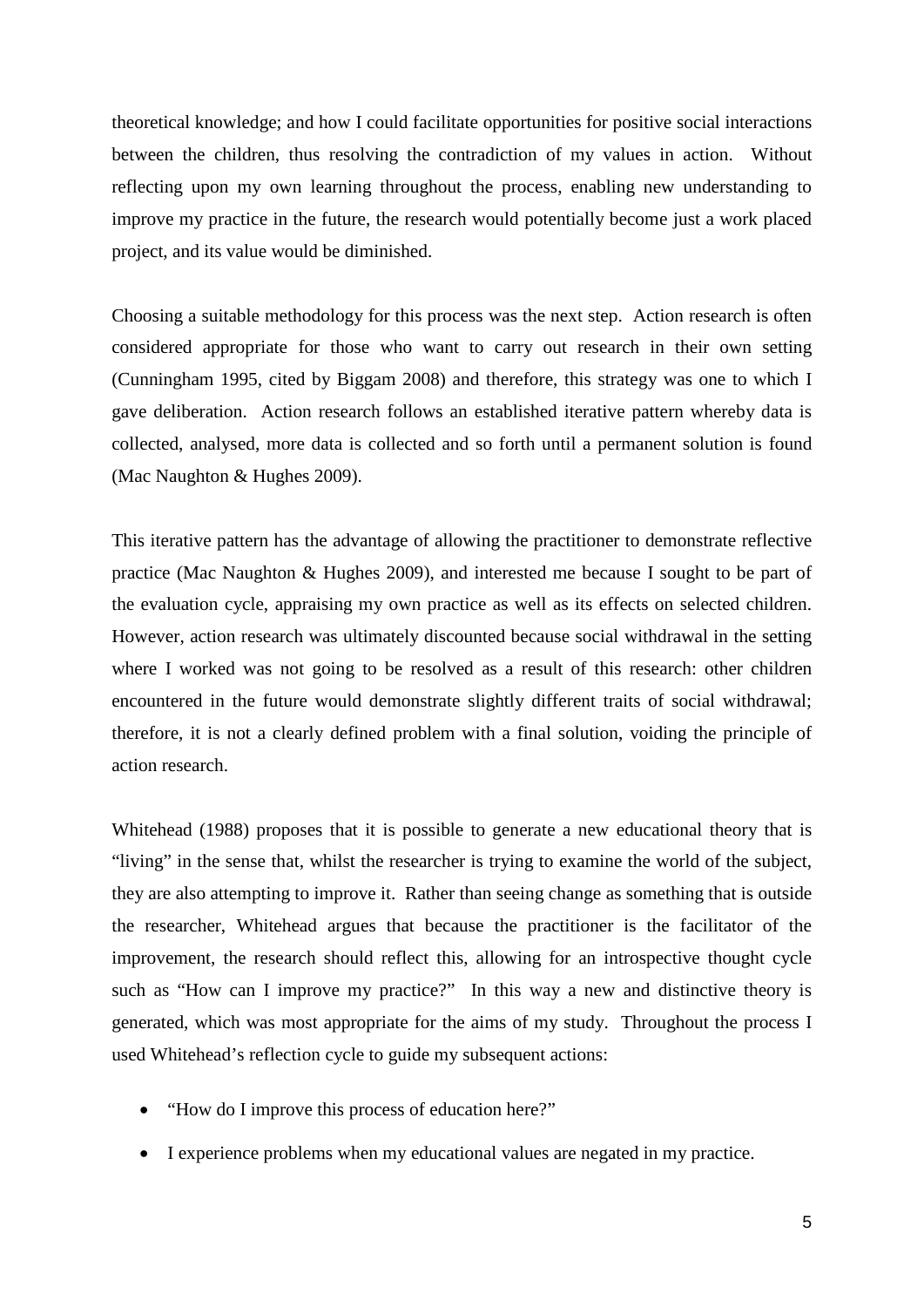- I imagine ways of improving my practice.
- I act on a chosen solution.
- I evaluate the outcomes of my actions.
- I modify my problems, ideas and actions in the light of my evaluations... (and so the cycle continues).

(Whitehead 1988: p.3)

My first step in generating a new and distinctive theory was to identify suitable children for intervention. To do this I began by observing the whole class group on several occasions. Different children attended the setting on different days and I watched how the dynamics of particular groups of children affected social behaviour.

Following informal observations of play patterns of the whole group, I tentatively identified the socially withdrawn behaviour of two boys, Christian and Michael; additional data was then gathered to confirm or reject this impression.

A recognised method for gathering evidence of social withdrawal where all children name their friends (Booth La-Force & Oxford 2008) was used. I compared the children's responses with my own informal observations of Michael and Christian for triangulation and found that these observations confirmed my initial data. I also used this to plot changing dynamics in the social interaction pattern of the class group from the beginning to the end of the research and to demonstrate evidence of changes in the social status of Michael and Christian as the study progressed.

Secondly, I spent extended periods detailing the language, interactions and movements of Michael and Christian, both indoors and outdoors, in order to observe whether the effects of space and close proximity to other children made a difference to their interaction attempts and success. A similar observation record to that used by Sylva, Roy and Painter in The Target Child study in Oxfordshire (cited by Sylva, Roy & Painter 1980) was devised for this purpose. From this information qualitative data was gathered in an attempt to understand the detail of the children's social lives, as well as quantitative data that enabled me to specify in detail how many minutes each child spent playing alone, with adults, with children in a group, within a pair or watching the play of other children. I compiled graphs outlining this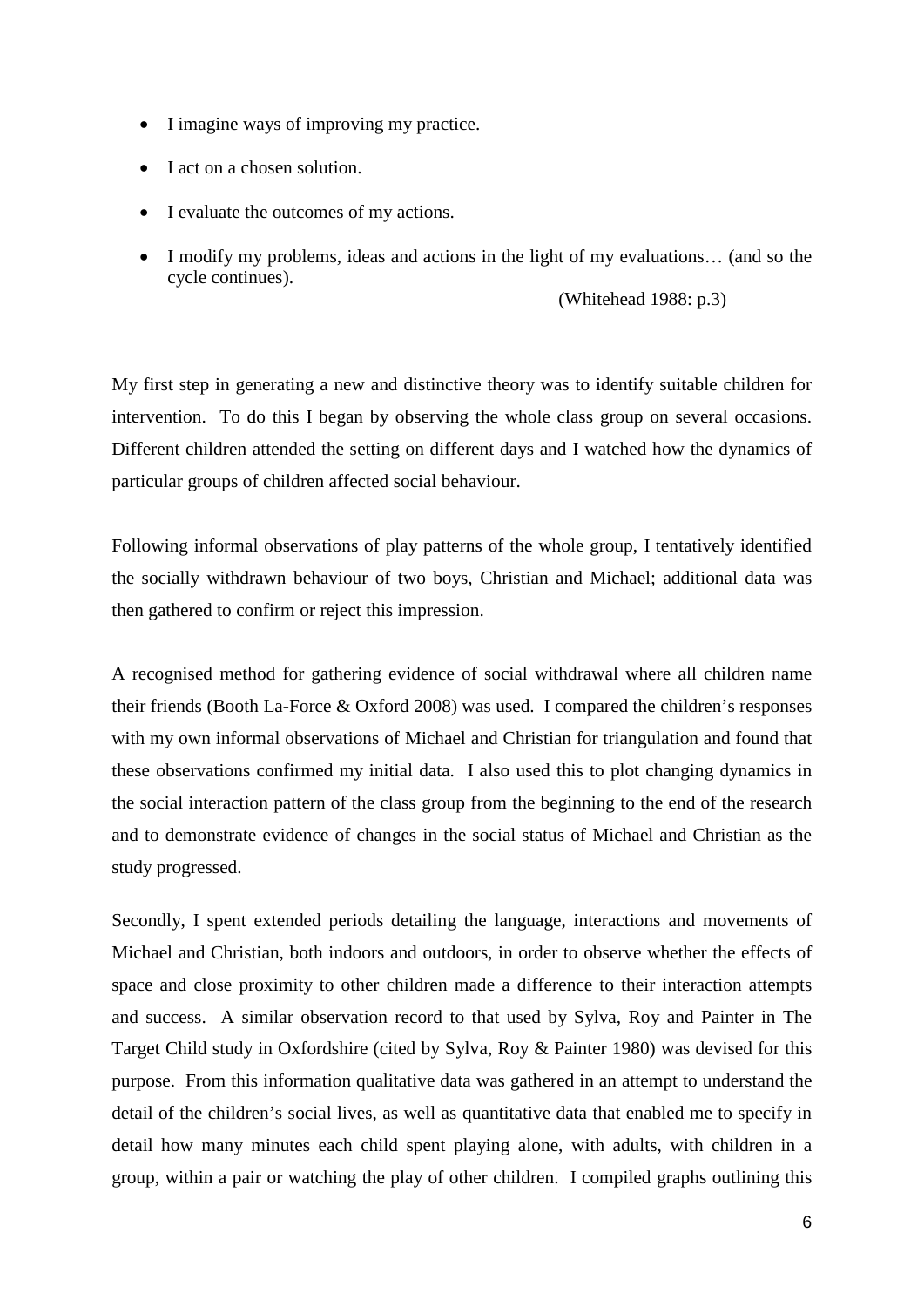use of time at the beginning of the research and compared the results with those compiled after the interventions were carried out, in order to add credibility and validity to the claims of the results.

Thirdly, I also collected data outlining the interaction habits of the whole class, to demonstrate how, if at all, these patterns differed from Michael and Christian. The rest of the class acted as an "average interaction" indicator.

Observations of the children in the setting gave me the evidence necessary to formulate the intervention programme, but there was a fourth important element that I needed to give a more complete picture of the children's personalities, enhance the interventions, and target their needs. As outlined previously the greatest influence on social and emotional development comes from the home environment (Goleman 2006), and in order to give the study ecological validity (Brofenbrenner 1979, cited by Hogan 2005) it was important to visit the children in their own homes. By using semi-structured interviews with the boys' mothers regarding whether Michael and Christian were different at home, with other extended family members, or with strangers, I was able to determine that it was not only at pre-school that they were withdrawn from their peers. This ruled out any localised effect of the provision itself on the boys' withdrawal.

From further research of the literature I identified five methods of successful intervention programmes. The first step was to the teach children how to recognise emotions in others (Goleman 2006). To achieve this I focused on one emotion a week so that the boys could absorb the characteristics of each emotion without being confused by the others. I focused on the key emotions of happiness, sadness, anger and fear.

Secondly, I initiated some direct coaching in social skills with the aim of increasing the children's ability to understand the emotions displayed by others and react appropriately in response. Being able to interpret the emotion displayed by others is a basic social skill, because this reciprocates the appropriate response (Smith 2002).

Thirdly, I supported and coached Michael and Christian to become skilful at making a group entry bid by recognising and then establishing the same frame of reference as the group (Putallaz & Gottman 1981: p.132).